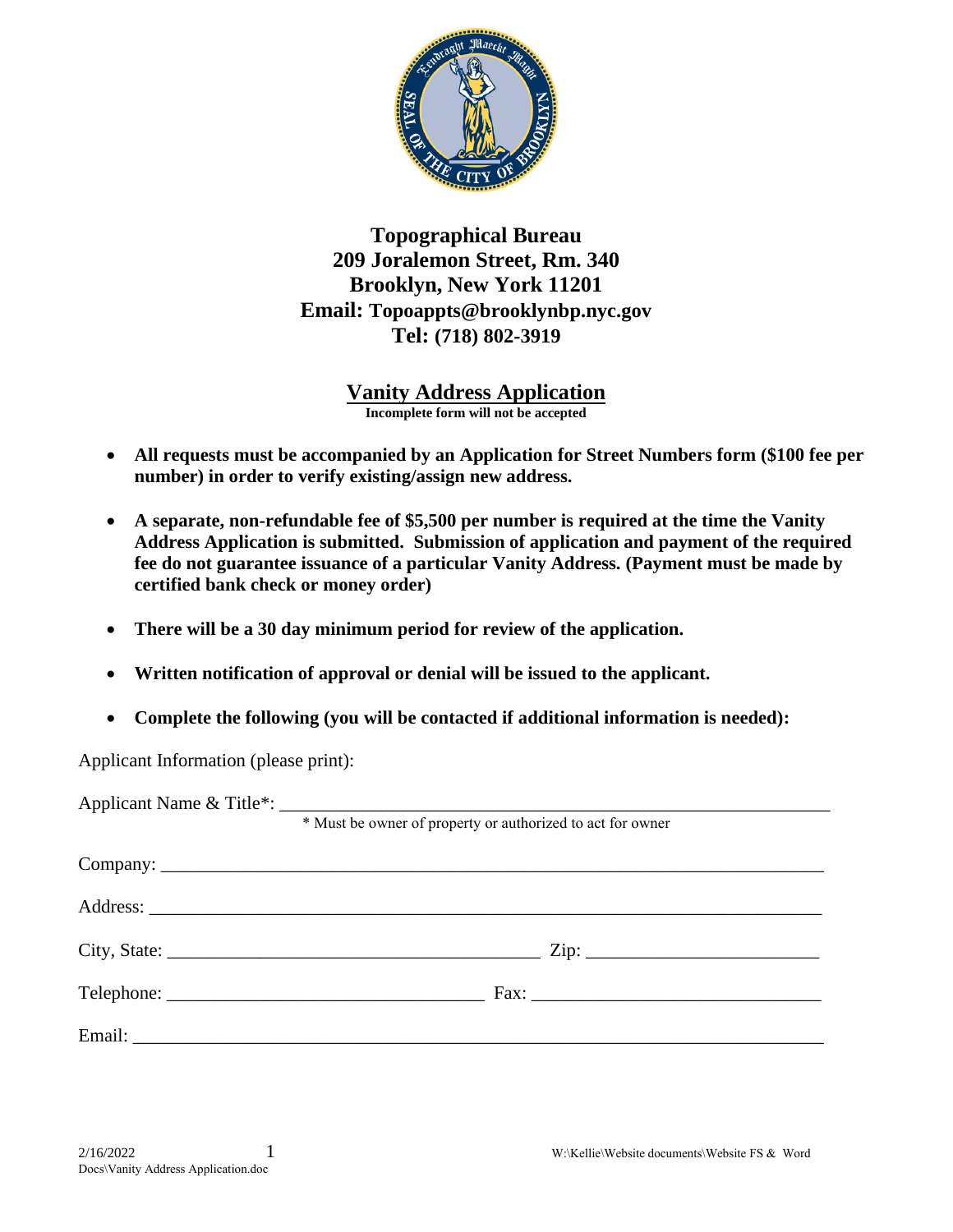1. Vanity Address Requested (please prioritize up to 3 choices):

|  | 2. An accompanying site/plot plan (no larger than $11x17$ ) should include: |  |  |  |  |
|--|-----------------------------------------------------------------------------|--|--|--|--|
|--|-----------------------------------------------------------------------------|--|--|--|--|

\_\_\_\_\_\_\_\_\_\_\_\_\_\_\_\_\_\_\_\_\_\_\_\_\_\_\_\_\_\_\_\_\_\_\_\_\_\_\_\_\_\_\_\_\_\_\_\_\_\_\_\_\_\_\_\_\_\_\_\_\_

\_\_\_\_\_\_\_\_\_\_\_\_\_\_\_\_\_\_\_\_\_\_\_\_\_\_\_\_\_\_\_\_\_\_\_\_\_\_\_\_\_\_\_\_\_\_\_\_\_\_\_\_\_\_\_\_\_\_\_\_\_

\_\_\_\_\_\_\_\_\_\_\_\_\_\_\_\_\_\_\_\_\_\_\_\_\_\_\_\_\_\_\_\_\_\_\_\_\_\_\_\_\_\_\_\_\_\_\_\_\_\_\_\_\_\_\_\_\_\_\_\_\_

- − north arrow
- − all street names (the street on which the vanity address is assigned must be a cityowned street)
- − dimensions of site
- − distance to nearest street corner
- − indicate new construction or existing building
- − footprint of building
- − zoning calculations
- − specific use(s) of building
- − location of entrance ▲
- − if vanity name is based on geographical feature or destination indicate the distance to that location, if applicable
- − if vanity name is based on a designation and building entrance does not front on that designation, show the distance to that designation
- − indicate the location and type of mail receptacle(s)

\_\_\_\_\_\_\_\_\_\_\_\_\_\_\_\_\_\_\_\_\_\_\_\_\_\_\_\_\_\_\_\_\_\_\_\_\_\_\_\_\_ \_\_\_\_\_\_\_\_\_\_\_\_\_\_\_\_\_\_\_\_\_

− indicate proposed location and design of physical signage of vanity address